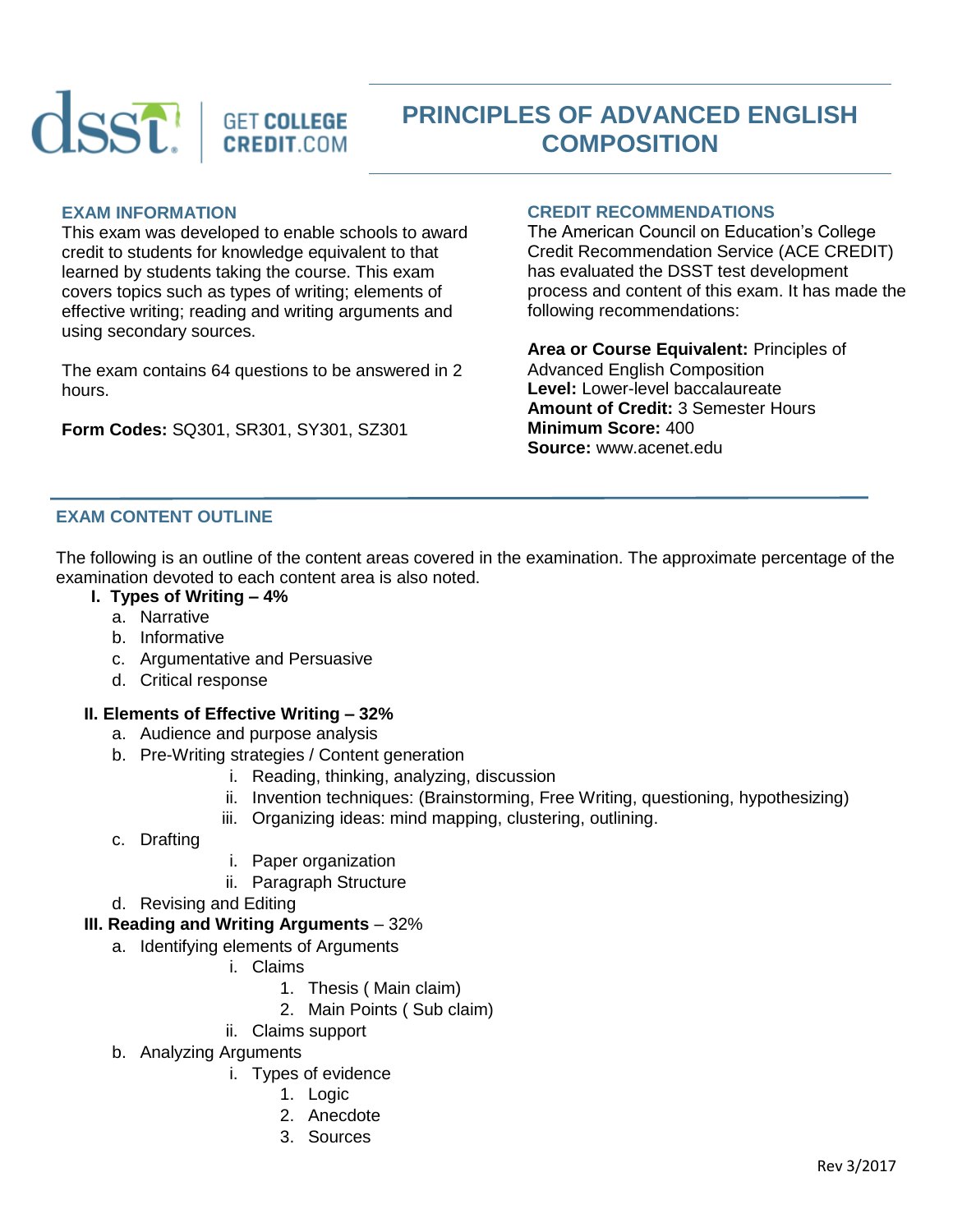- ii. Identifying key terms
- iii. Warrants / Assumptions

# **IV. Using Secondary Sources – 32%**

- a. Finding sources
	- i. Appropriate sources
	- ii. Types of sources
- b. Evaluating sources
	- i. Relevance
	- ii. Credibility
- c. Using sources
	- i. Summary
	- ii. Paraphrase
	- iii. Quotation
- d. Citing and documenting
	- i. Choosing a documentation style (MLA, APA and CMS)
	- ii. Using style manuals
	- iii. In-text

# **REFERENCES**

Below is a list of reference publications that were either used as a reference to create the exam, or were used as textbooks in college courses of the same or similar title at the time the test was developed. You may reference either the current edition of these titles or textbooks currently used at a local college or university for the same class title. It is recommended that you reference more than one textbook on the topics outlined in this fact sheet.

You should begin by checking textbook content against the content outline provided before selecting textbooks that cover the test content from which to study.

Sources for study material are suggested but not limited to the following:

1. Rottenberg, Annette T. Winchell, Donna Haisty (2014): Elements of Argument: 11th Edition: Bedford/St Martins.

2. Hacker, Diane. Sommers, Nancy (2014): A Writer's Reference: 8th Edition: Bedford/St Martin's.

3. Wilhoit, Stephen (2015): A Brief Guide to Writing from Readings: 7th Edition: Pearson

4. Bullock, Richard. Daly Goggin, Maureen (2016): The Norton Field Guide to Writing with Readings and Handbook: 4th Edition: W.W. Norton & Company

5. Aaron, Jane E. (2016): LB Brief: 6th Edition: Pearson

# **SAMPLE QUESTIONS**

All test questions are in a multiple-choice format, with one correct answer and three incorrect options. The following are samples of the types of questions that may appear on the exam.

- 1. An author would summarize a text when
	- (A) a source's ideas are being reordered
	- (B) a source's ideas are being restated.
	- (C) a lengthy passage is being condensed.
	- (D) a lengthy passage is being quoted.
- 2. Papers written in MLA style should be formatted using
	- (A) single spacing.
	- (B) a title page.
	- (C) a centered title.